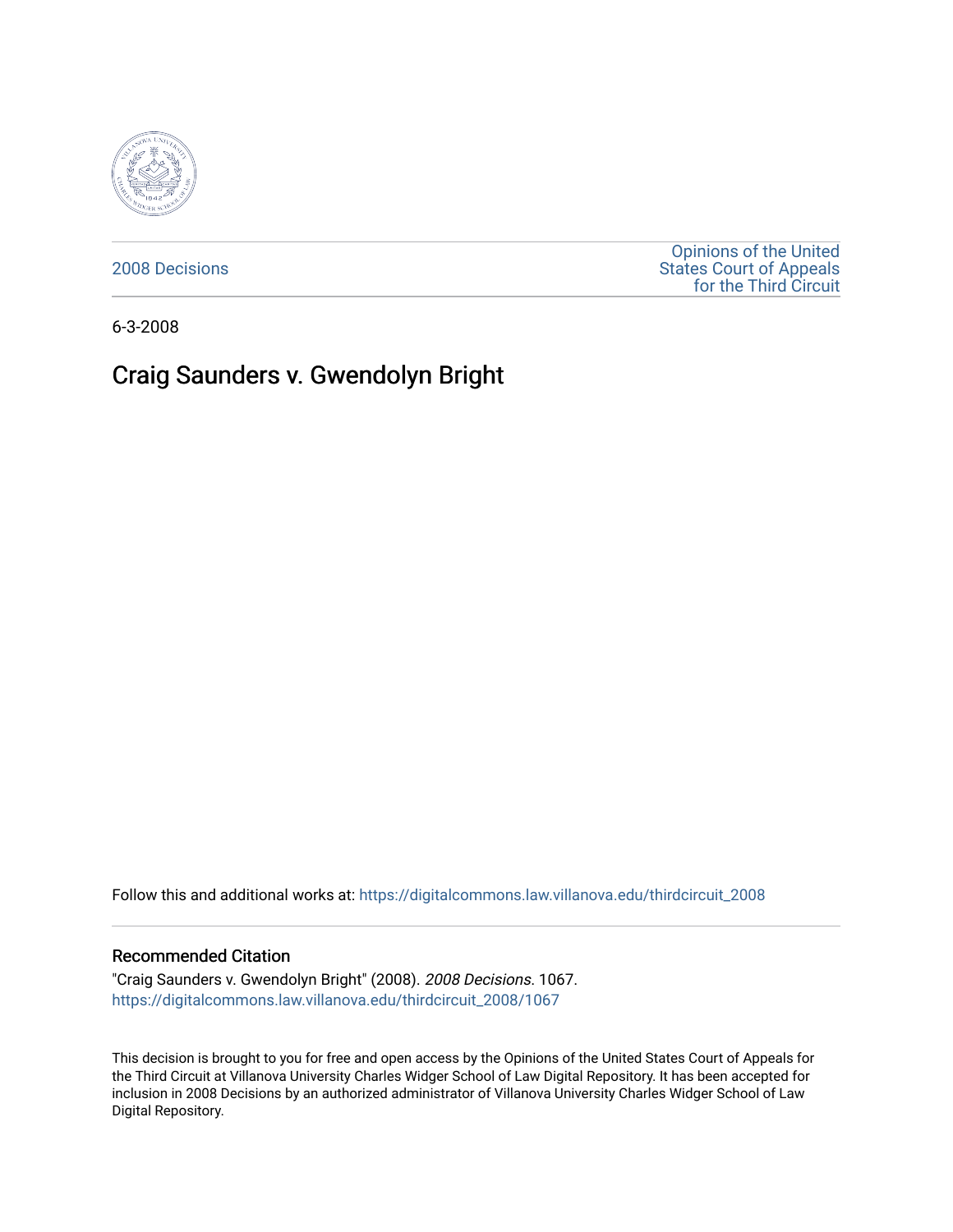## **ALD-209 NOT PRECEDENTIAL**

## UNITED STATES COURT OF APPEALS FOR THE THIRD CIRCUIT

No. 08-1763

## CRAIG DUVAL SAUNDERS,

Appellant

v.

GWENDOLYN BRIGHT, JUDGE; BARRY HARRIS, COURT REPORTER; SHARON GERMAN, COURT REPORTER/INTERPRETER; MICHAEL AMMANN, DEPUTY COURT ADMINISTRATOR; SUSAN CARMODY, SUPERVISOR; COUNTY AND CITY OF PHILADELPHIA; LAW DEPARTMENT-CLAIMS DIVISION

\_\_\_\_\_\_\_\_\_\_\_\_\_\_\_\_\_\_\_\_\_\_\_\_\_\_\_\_\_\_\_\_\_\_\_\_

On Appeal from the United States District Court for the Eastern District of Pennsylvania (D.C. Civil No. 07-cv-01468) District Judge: Honorable Louis H. Pollak

\_\_\_\_\_\_\_\_\_\_\_\_\_\_\_\_\_\_\_\_\_\_\_\_\_\_\_\_\_\_\_\_\_\_\_\_

Submitted for Possible Dismissal Pursuant to 28 U.S.C. § 1915(e)(2)(B) or Possible Summary Action Pursuant to Third Circuit LAR 27.4 and I.O.P. 10.6 May 22, 2008

Before: SLOVITER, FISHER and HARDIMAN, Circuit Judges

(Filed: June 3, 2008)

OPINION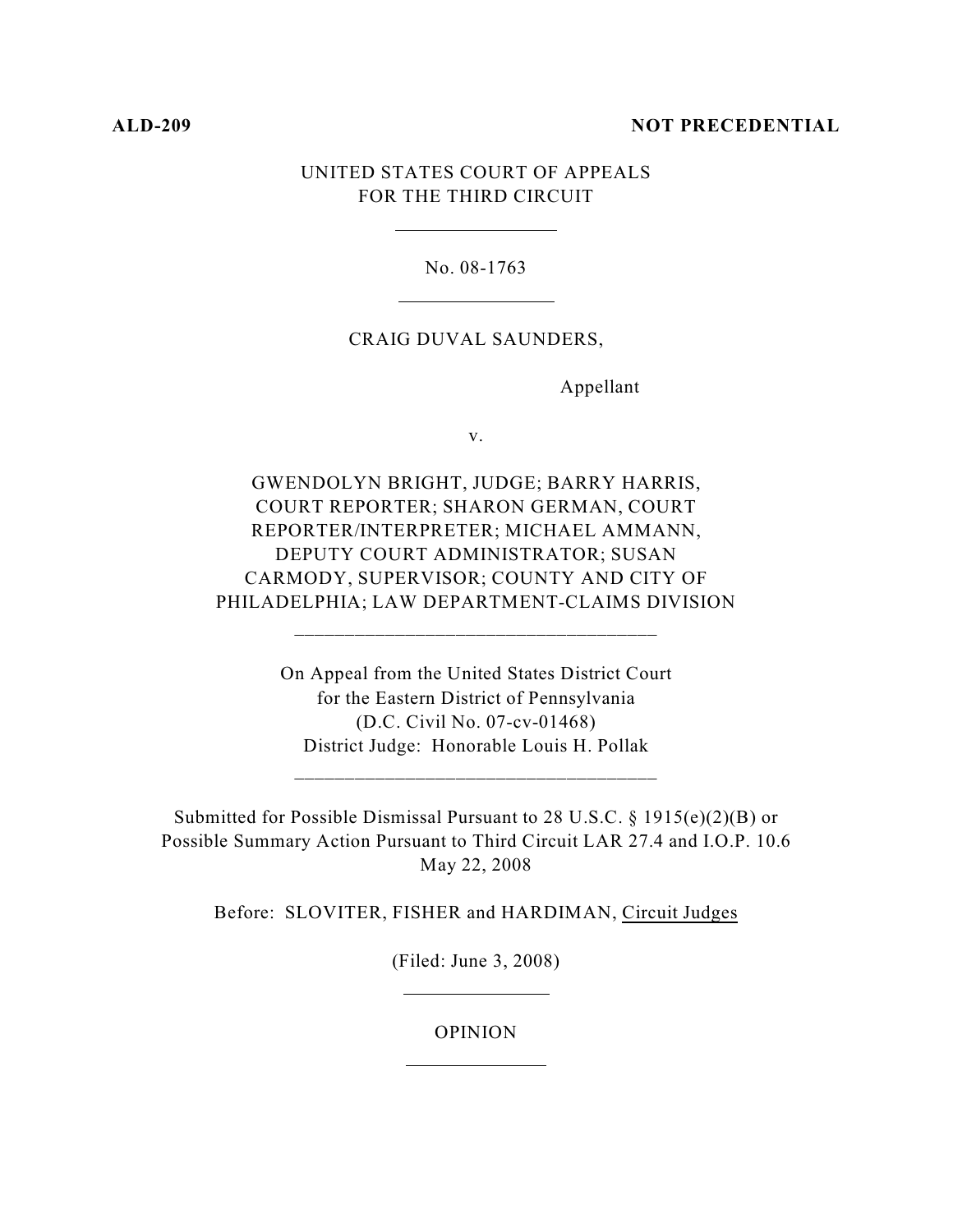### PER CURIAM

Appellant Craig Saunders, a Pennsylvania state prisoner, was convicted in the Philadelphia Court of Common Pleas and sentenced.<sup>1</sup> These convictions were affirmed by the Pennsylvania Superior Court. Saunders' first trial ended in a mistrial, however. Saunders filed a civil rights action under 42 U.S.C. § 1983 in United States District Court for the Eastern District of Pennsylvania against the state trial judge who presided over his second trial, certain other personnel of the First Judicial District of Pennsylvania, and the City of Philadelphia, which was alleged to be the defendants' employer.<sup>2</sup> Saunders alleged that the defendants, through their refusal to provide him with transcripts from his first trial, deprived him of the documents necessary to establish his innocence at the retrial, at which he was represented by counsel, and on direct appeal, where he proceeded pro se. He sought money damages and other "prospective" relief.

The defendants moved to dismiss the complaint pursuant to the "favorable termination rule" of Heck v. Humphrey, 512 U.S. 477 (1994), noting that Saunders' convictions, by his own admission, had never been invalidated.<sup>3</sup> In an order entered on February 28, 2008, the District Court granted the defendants' motions to dismiss and

<sup>&</sup>lt;sup>1</sup>The circumstances of his conviction and sentence are not disclosed in his Complaint.

 $2$ In fact, the named defendants are employees of the First Judicial District of Pennsylvania, a state entity.

<sup>&</sup>lt;sup>3</sup>Saunders requested default judgments against all defendants, a request the District Court denied.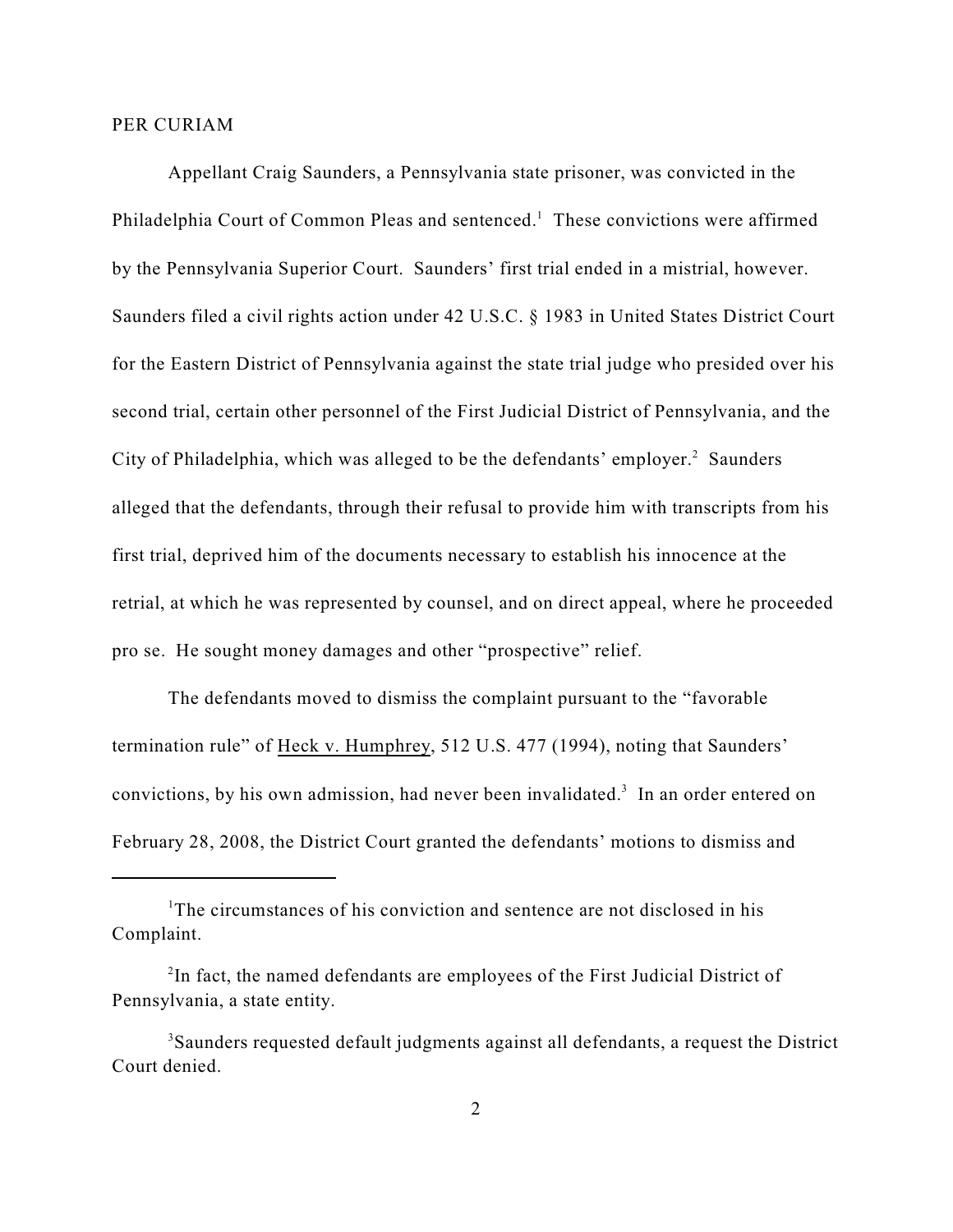denied Saunders leave to amend his complaint. The court reasoned that relief could not be granted without collaterally rendering Saunders' convictions effectively invalid. Thus, Heck applied to bar the action.<sup>4</sup> The District Court declined to exercise supplemental jurisdiction over several causes of action arising under Pennsylvania law, and denied Saunders' motion to amend his complaint as, in effect, futile. Saunders filed a timely motion for reconsideration of this decision and a notice of appeal. The District Court denied the motion for reconsideration in an order entered on May 13, 2008, concluding that Saunders' attempt to distinguish his case from those that are barred by Heck was unpersuasive.

Our Clerk granted Saunders leave to proceed in forma pauperis and advised him that his appeal was subject to dismissal under 28 U.S.C.  $\S$  1915(e)(2), or that it might be appropriate for summary action under Third Circuit LAR 27.4 and I.O.P. 10.6. He was invited to submit a written response, and he has done so, submitting a "Motion for Summary Action," which we construe as a motion for summary reversal and remand.

We will dismiss the appeal as frivolous under 28 U.S.C. § 1915(e)(2)(B)(i). We have jurisdiction under 28 U.S.C. § 1291. An appellant may prosecute his appeal without prepayment of the fees, 28 U.S.C. § 1915(a)(1), but the in forma pauperis statute provides

<sup>&</sup>lt;sup>4</sup>The court further concluded that, to the extent that Saunders sought to include causes of action under 42 U.S.C. §§ 1981, 1985 and 1986, Heck applied there as well, because the logic of Heck is that civil rights suits, like common law tort suits, are not an appropriate means for challenging the validity of outstanding criminal judgments. See, e.g., McQuillion v. Schwarzenegger, 369 F.3d 1091, 1097 n.4 (9th Cir. 2004).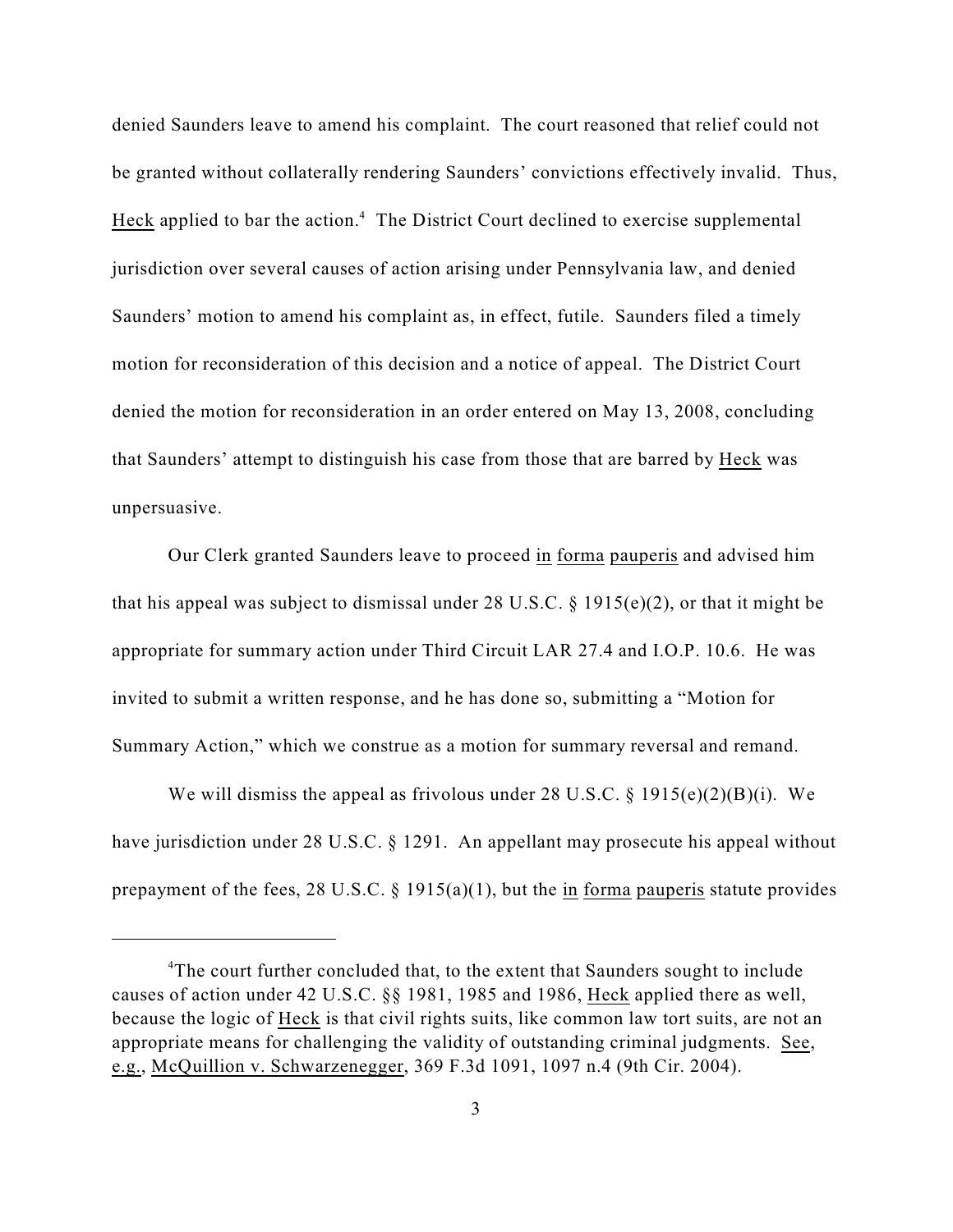that the Court shall dismiss the appeal at any time if the Court determines that it is frivolous, 28 U.S.C. § 1915(e)(2)(B)(i). An appeal is frivolous when it lacks an arguable basis either in law or fact. Neitzke v. Williams, 490 U.S. 319, 325 (1989). "To survive a motion to dismiss, a civil plaintiff must allege facts that 'raise a right to relief above the speculative level on the assumption that the allegations in the complaint are true (even if doubtful in fact).'" Victaulic Co. v. Tieman, 499 F.3d 227, 234 (3d Cir. 2007) (quoting Bell Atlantic Corp. v. Twombly, 127 S. Ct. 1955, 1965 (2007)).

This appeal of the District Court's decision to dismiss the complaint under Rule 12(b)(6) lacks an arguable basis in law. In Heck, 512 U.S. 477, the Supreme Court held that a prisoner's action under the civil rights laws cannot be maintained if "a judgment in favor of the plaintiff would necessarily imply the invalidity of his conviction or sentence . . . unless the plaintiff can demonstrate that the conviction or sentence has already been invalidated." Id. at 487. Heck's favorable termination rule applies "no matter the target of the prisoner's suit (state conduct leading to conviction or internal prison proceedings) – if success in that action would necessarily demonstrate the invalidity of confinement or its duration." Wilkinson v. Dotson, 544 U.S. 74, 81-82 (2005). See also Edwards v. Balisok, 520 U.S. 641, 646-47 (1997). We conclude that there is no arguable basis for disagreeing with the District Court's conclusion that relief could not be granted in his civil rights action without collaterally rendering Saunders' convictions effectively invalid. Furthermore, his convictions have never been reversed on direct appeal, declared invalid